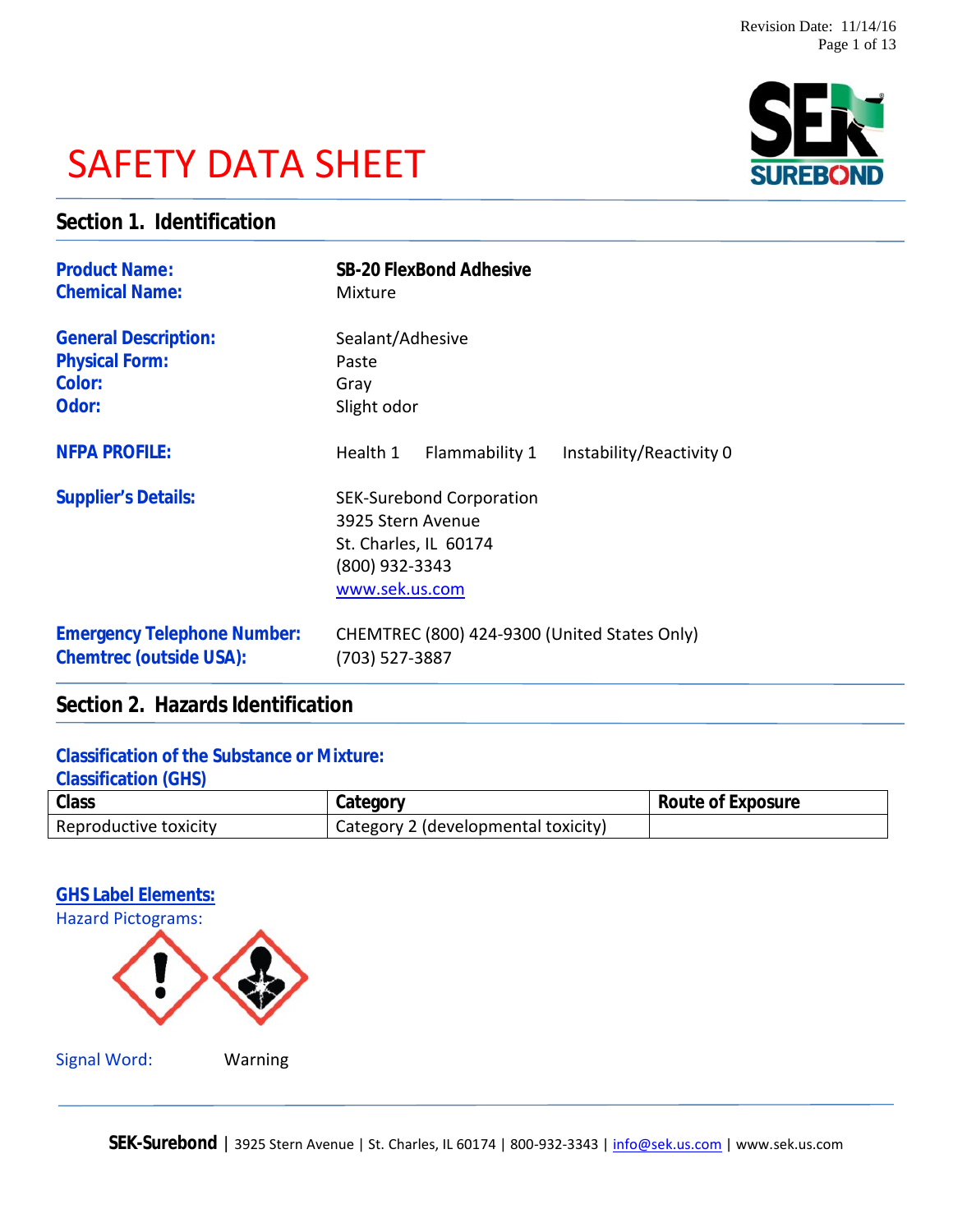#### Hazard Statements:

H361d Suspected of damaging the unborn child.

#### Reportable Ingredients for Labeling:

Bis-trimethoxysilylpropylcarbamato-polypropylene glycol Polypropylene glycol Hydrophobic Silica Dioctyltin dilaurate

**Other Hazards:** Product hydrolyses produces methanol (CAS no. 67-56-1). Methanol is toxic by inhalation, in contact with skin and if swallowed. Methanol causes damage to organs. Methanol is highly flammable.

#### **Precautionary Statements:**

#### Prevention:

Keep out of reach of children. Wear protective gloves, protective clothing and eye protection.

#### Response:

Get medical attention immediately if irritation or symptoms occur. Before seeking medical advice, remove contaminated clothing and shoes. Take a copy of the Safety Data Sheet when going for medical treatment

**If inhaled:** Remove to fresh air. If not breathing give artificial respiration. If breathing is difficult give oxygen.

**If on skin:** Immediately flush skin with plenty of water for at least 15 minutes. Wash with soap and water.

**If in eyes:** Immediately hold eyelids apart and flush with plenty of water for at least 15 minutes. **If swallowed:** If conscious, give no more than two glasses of water but do not induce vomiting. If vomiting does occur, give additional fluids. Get medical attention immediately. **In case of fire:** Use water mist, carbon dioxide, dry chemical or alcohol resistant foam.

#### Storage:

Store in temperatures between 35**°** and 90**°** F recommended

#### Disposal:

Dispose of contents and container to appropriate waste site or reclaimer in accordance with all applicable laws, regulations, and product characteristics at time of disposal.

#### Hazards not otherwise classified:

Product hydrolyzes producing methanol (CAS no. 67-56-1). Methanol is toxic by inhalation, in contact with skin and if swallowed. Methanol causes damage to organs. Methanol is highly flammable.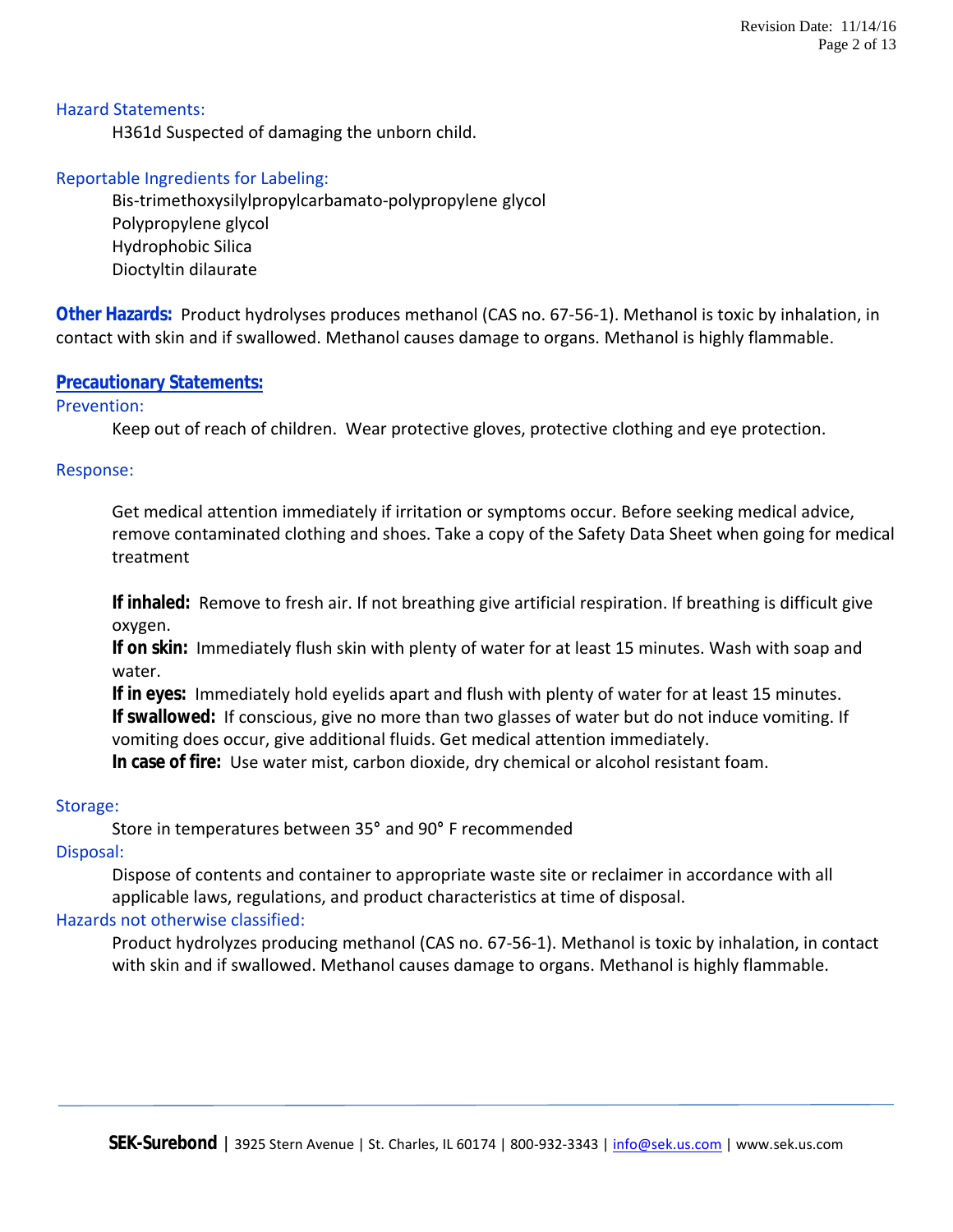# **Section 3. Composition/Information on Ingredients**

#### Chemical Characteristics: Silane-terminated polyether + filler +auxiliary.

#### **Information on Ingredients:**

| TYPE        | CAS NO.     | <b>SUBSTANCE</b>       | Content (wt. %) |       | <b>Note</b> |
|-------------|-------------|------------------------|-----------------|-------|-------------|
|             |             |                        | Lower           | Upper |             |
| <b>INHA</b> | 2768-02-07  | Trimethoxy vinylsilane |                 | 2.0   |             |
| <b>INHA</b> | 13822-56-5  | 3-(trimethoxysilyl)    |                 | 2.0   |             |
|             |             | propylamine            |                 |       |             |
| <b>VERA</b> | 14808-60-07 | Quartz                 |                 | < 0.3 | C1, C2      |
| <b>INHA</b> | 3648-18-8   | Dioctyltin dilaurate   | >0.1            | < 0.2 | R           |

**Type:** HYD - by-product upon hydrolysis, INHA – ingredient, NEBE – by-product, MONO – residual monomer, VERA – impurity, VUL – by-product upon vulcanization. \*\*\***NOTE:** C1 – IARC carcinogen, C2 – NTP carcinogen, C3 – OSHA carcinogen, NH – non-hazardous, R – reproductive toxin.

Substances listed in the Subsections "HAPS" and "California Proposition 65 Carcinogens / Reproductive Toxins" that are not listed in this section are only present at quantities below 0.1% for California Proposition 65 listed toxins or below 1% for non-carcinogenic HAPS or they are inextricably bound in the product.

## **Section 4. First Aid Measures**

#### **General Information:**

Get medical attention immediately if irritation or symptoms occur. Before seeking medical attention remove contaminated clothing and shoes. Take a copy of the Safety Data Sheet when going for medical treatment.

#### **If Inhaled:**

Remove to fresh air. If not breathing, give artificial respiration. If breathing is difficult give oxygen.

#### **If on Skin:**

Immediately flush skin with plenty of water for at least 15 min. Wash with soap and water.

#### **If in Eyes:**

Immediately hold eyelids apart and flush with plenty of water for at least 15 min.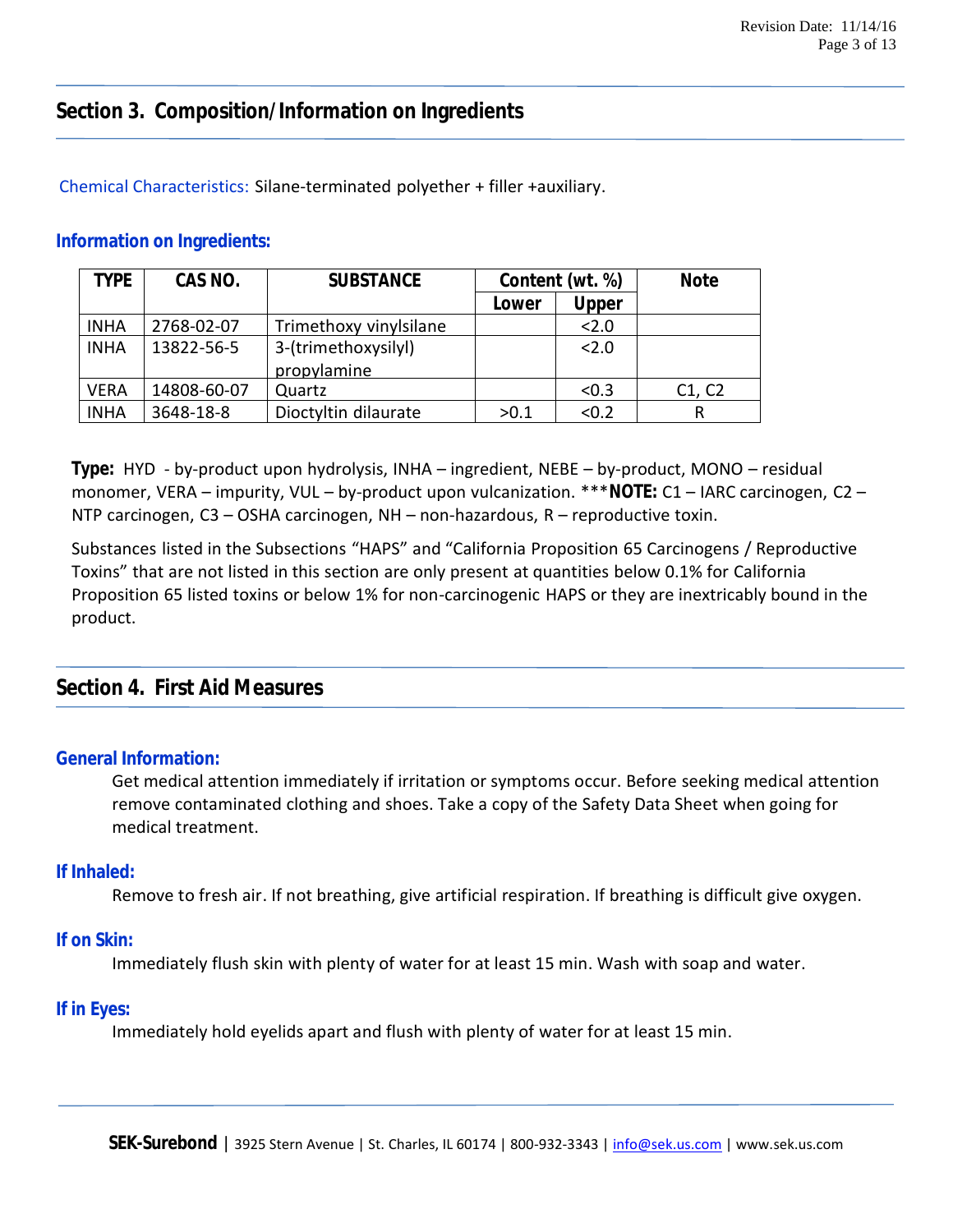#### **If Swallowed:**

If conscious, give no more than two glasses of water but do not induce vomiting. If vomiting does occur, give additional fluids. Get medical attention immediately.

#### **Advice for the Physician:**

Methanol (CAS 67-56-1) is readily and rapidly absorbed at all exposure routes and is toxic by all routes. Methanol may cause irritation of the mucosa, as well as nausea, vomiting, headaches, vertigo and visual disorders, including blindness (irreversible damage to the optic nerve), acidosis, spasms, narcosis and coma. There may be a delay in the onset of these effects after exposure.

# **Section 5. Firefighting Measures**

**Flammable Properties: Method Flash point:** > 200˚C (>392˚F) (ISO 2692) **Boiling point/boiling range:** Not Applicable **Lower explosion limit (LEL):** Not Determined **Ignition temperature:** Not Determined

#### **Fire and Explosion Hazards:**

Material supports combustion. This material will burn with a lazy smoldering flame. Hydrolyzes on contact with moisture releasing ignitable, toxic vapors. Vapors are heavier than air and may travel along the ground, be moved by ventilation systems, settle in pits or low areas, and be ignited by ignition sources distant from the handling point. Never use welding or cutting torch on or near any container of this material, even if empty, because an explosion could occur.

#### **Recommended Extinguishing Media:**

Water mist, carbon dioxide, dry chemical or alcohol resistant foam.

#### **Unsuitable Extinguishing Media:**

Sharp water jet.

**Special Exposure Hazards Arising From the Substance or Preparation Itself, Combustion Products, Resulting Gases:**

Hazardous decomposition products: carbon dioxide, carbon monoxide, formaldehyde, silicon dioxide, nitrogen oxides and incompletely burnt hydrocarbons.

#### **Fire Fighting Procedures:**

Cool endangered containers with water. Fire fighters should wear full protective clothing including a self-contained breathing apparatus.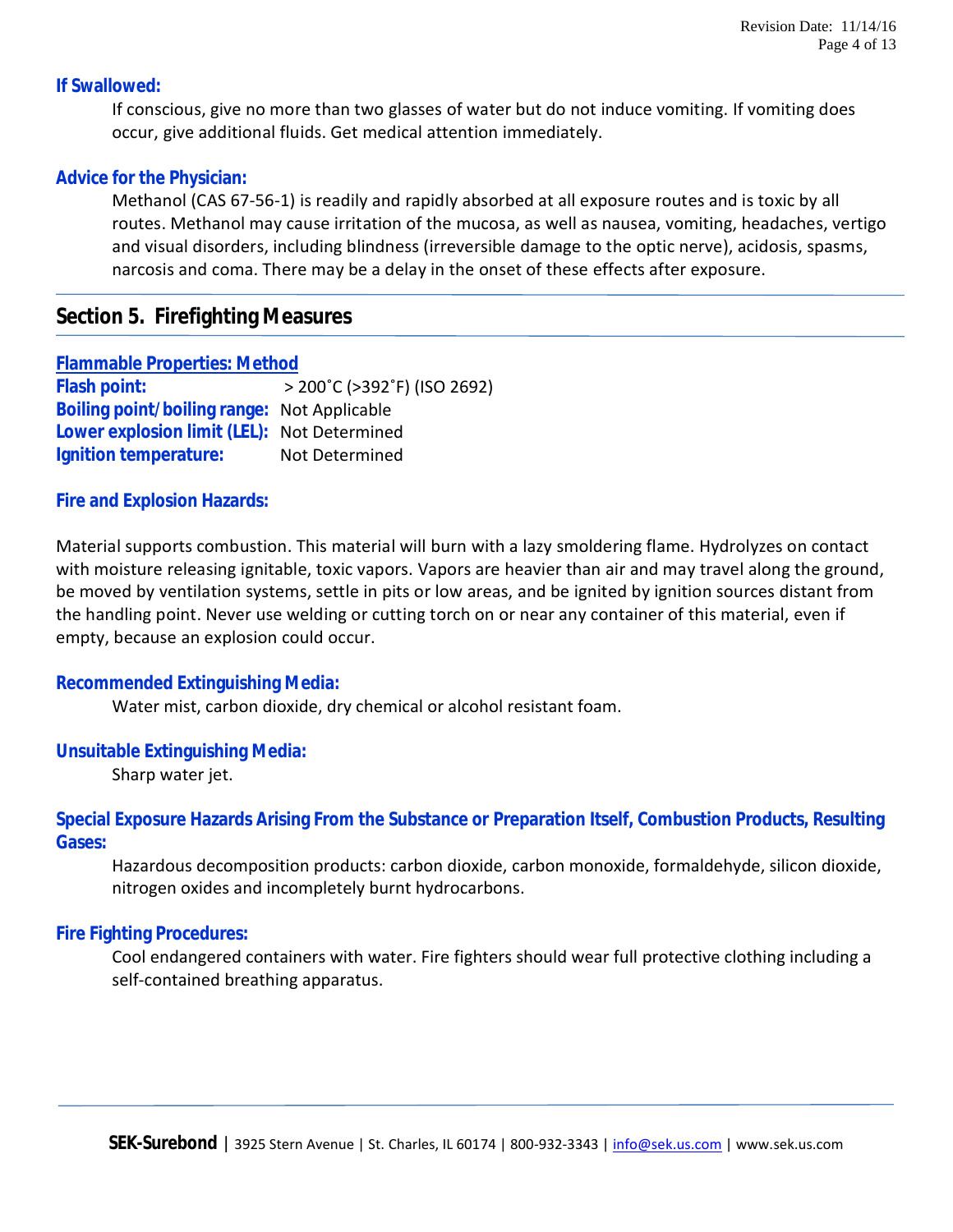# **Section 6. Accidental Release Measures**

#### **Precautions:**

Wear personal protection equipment (see section 8). Keep unprotected persons away. Avoid contact with eyes and skin. Avoid inhaling mists and vapors.

#### **HAZWOPER PPE Level:**

Level D

#### **Containment:**

Prevent material from entering surface waters, drains or sewers and soil. Contain any fluid that runs out using suitable material (e.g. earth). Retain contaminated water/extinguishing water. Dispose of in prescribed marked containers. Spills of material which could reach surface waters must be reported to the United States Coast Guard National Response Center's toll free number (800) 424-8802.

#### **Methods for Cleaning Up:**

Do not flush away with water. For small amounts: Absorb with a liquid binding material such as diatomaceous earth and dispose of according to local/state/federal regulations. Contain larger amounts and pump up into suitable containers. Clean any slippery coating that remains using a detergent/soap solution or another biodegradable cleaner. Exhaust vapors.

## **Section 7. Handling and Storage**

#### **Precautions for Safe Handling:**

Ensure adequate ventilation. Keep away from incompatible substances in accordance with section 10.

#### **Precautions against Fire and Explosion:**

Product can separate producing methanol. Flammable vapors may accumulate and form explosive mixtures with air in containers, process vessels, including partial, empty and uncleaned containers and vessels, or other enclosed spaces. Keep away from sources of ignition and do not smoke. Take precautionary measures against electrostatic charging.

#### **Conditions for Storage Rooms and Vessels:**

Make sure there is no possibility of entering the ground.

#### **Advice for Storage of Incompatible Materials:**

Not applicable

#### **Further Information for Storage:**

Protect against moisture. Store in original container only. Keep container tightly closed and store in a cool, well ventilated place.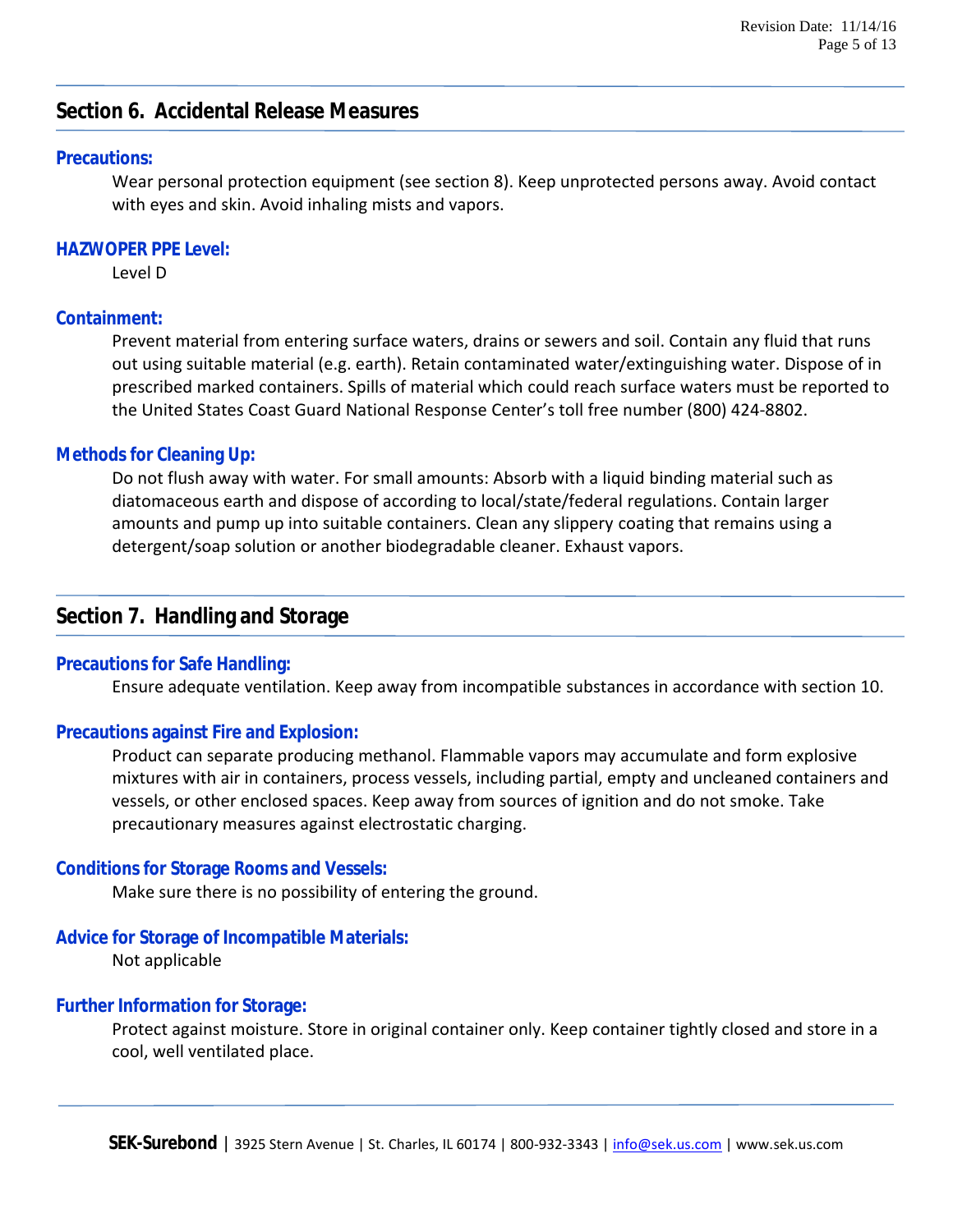# **Section 8. Exposure Controls/Personal Protection**

#### **Engineering Controls:**

#### **Ventilation:**

It is recommended to use with adequate ventilation.

#### **Local Exhaust:**

In case of potential decomposition products: Local exhaust ventilation which meets the requirements of ANSI Z9.2 is recommended to control airborne containments at the point of use. (to maintain concentration below TLV).

### **Associated Substances with Specific Control Parameters Such As Limit Values, Maximum Airborne Concentrations At The Workplace:**

| CAS No.       | Material | $^{\mathsf{T}}$ ype | ma/m <sup>3</sup> | ppm   | Dust Fract. |
|---------------|----------|---------------------|-------------------|-------|-------------|
| $67 - 56 - 1$ | Methanol | OSHA PEL            | 260.0             | 200.0 |             |
| $67 - 56 - 1$ | Methanol | ACGIH TWA           |                   | 200.0 |             |

Re Methanol (CAS-no. 67-56-1): STEL is 250 ppm, skin notation (ACGIH); STEL is 250 ppm, skin notation (NIOSH).

#### **Personal Protection Equipment (PPE):**

#### **Respiratory Protection:**

Respiratory protection is not normally required. A NIOSH approved air purifying respirator equipped with universal multi-containment, multi –gas/vapor cartridges and at least P-99 solid/aerosol particulate filters is recommended if overexposure to dusts, mists, or vapors could occur.

#### **Hand Protection:**

Any liquid-tight rubber or vinyl rubber protective gloves.

#### **Eye Protection:**

Safety glasses with side shields. Additional eye and face protection, splash-proof goggles, hood, fullfaced respirator, or face shield is recommended if splashing occurs.

#### **Other Protective Clothing or Equipment:**

Additional protective clothing or equipment is not normally required. Provide eye bath and safety shower.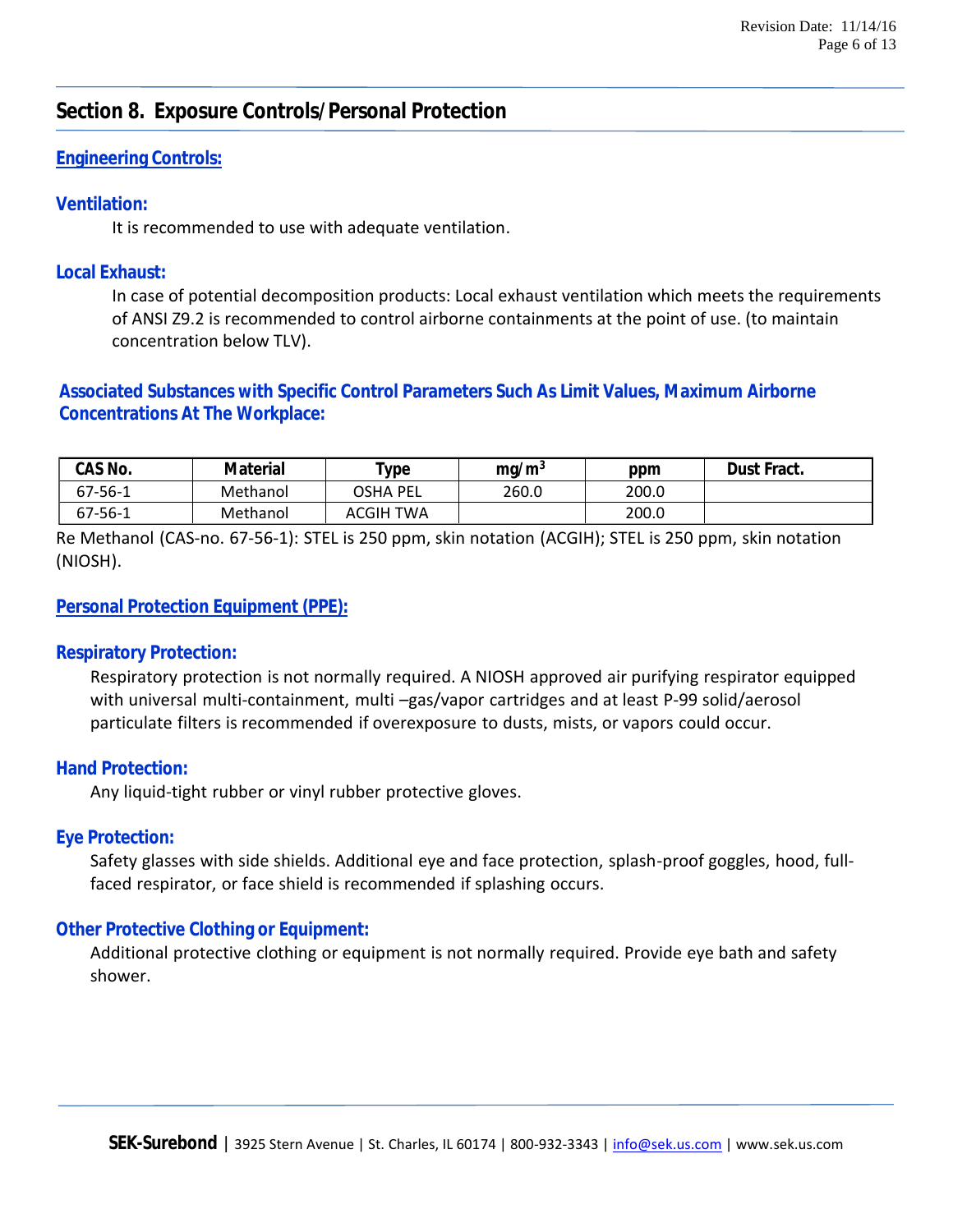#### **General Hygiene and Protection Measures:**

**Section 9. Physical and Chemical Properties**

**Information on Basic Physical and Chemical Properties:**

Avoid contact with eyes, skin and clothing. Avoid breathing dust/vapor/mist/gas/aerosol. Do not eat, drink or smoke when handling. Follow standard industrial hygiene practices when using this material. Wash thoroughly after handling.

| <u>INTOI HIAUUH OH DASIU FITYSIUAI AHU UHEHIIUAI FI UPEI (IES.</u> |       |                             |                |
|--------------------------------------------------------------------|-------|-----------------------------|----------------|
| Appearance:                                                        |       |                             |                |
| <b>Physical State/Form:</b>                                        | Paste |                             |                |
| Color:                                                             | Gray  |                             |                |
| Odor:                                                              | Mild  |                             |                |
| <b>Safety Parameters:</b>                                          |       |                             | <b>METHOD:</b> |
| Melting point/melting range:                                       |       | not applicable              |                |
| Boiling point/boiling range:                                       |       | not applicable              |                |
| Flash point:                                                       |       | >200°C (>392°F)             | (ISO 2592)     |
| Ignition temperature:                                              |       | not determined              |                |
| Lower explosion limit (LEL):                                       |       | not determined              |                |
| Vapor pressure:                                                    |       | not applicable              |                |
| Density:                                                           |       | $1.5$ g/cm3                 |                |
| Water solubility/miscibility:                                      |       | not applicable              |                |
| pH-Value:                                                          |       | not applicable              |                |
| <b>VOC Content:</b>                                                |       | 26 grams per liter          |                |
| Viscosity (dynamic):                                               |       | 600,000 cps. at 23°C (73°F) | (BROOKFIELD)   |
| Explosion limits for released methanol:                            |       | $5.5 - 44\%$ (V).           |                |
|                                                                    |       |                             |                |

# **Section 10. Stability and Reactivity**

#### **General Information:**

If stored and handled in accordance with standard industrial practices no hazardous reactions are known.

#### **Conditions to Avoid:**

Moisture

#### **Materials to Avoid:**

Reacts with: water. Reaction causes the formation of: methanol.

#### **Hazardous Decomposition Products:**

Under effect of humidity, water & protic agents: methanol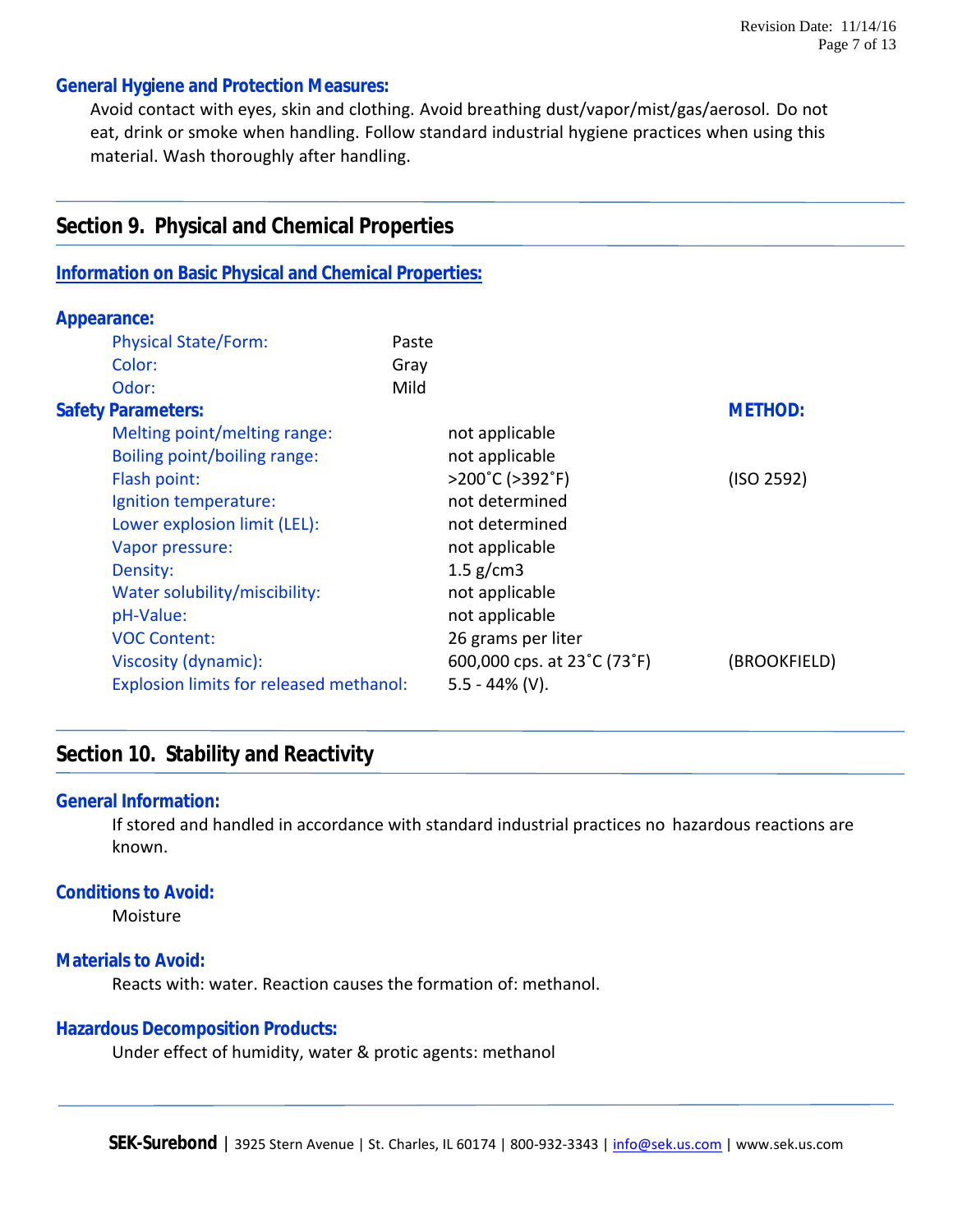#### **Further Information:**

Hazardous polymerization cannot occur.

# **Section 11. Toxicological Information**

#### **General Information:**

Data derived for the product as a whole are of higher priority than data for single ingredients.

#### **Acute Toxicity**

#### **Product Details:**

| Route Of Exposure | Result/Effect    | Species/Test System | Source                |
|-------------------|------------------|---------------------|-----------------------|
| Oral              | LD50:>2000 mg/kg | Rat                 | Conclusion by analogy |
| Dermal            | LD50:>2000 mg/kg | Rat                 | Conclusion by analogy |

#### **Skin Corrosion/Irritation:**

#### **Assessment:**

Based on the available data a clinically relevant skin irritation hazard is not expected. Temporary symptoms of an irritation cannot be excluded if the adhesive product is removed mechanically after contact.

#### **Product Details:**

| Route Of Exposure | Result/Effect | Species/Test System | Source                |
|-------------------|---------------|---------------------|-----------------------|
| Not irritating    |               | Rabbit              | Conclusion by analogy |

#### **Serious Eye Damage / Eye Irritation**

#### **Assessment:**

Based on the available data a clinically relevant eye irritation hazard is not expected. Temporary symptoms of an irritation cannot be excluded if the adhesive product is removed mechanically after contact.

#### **Product Details:**

| Route Of Exposure | Result/Effect | Species/Test System | Source                |
|-------------------|---------------|---------------------|-----------------------|
| Not irritating    |               | Rabbit              | Conclusion by analogy |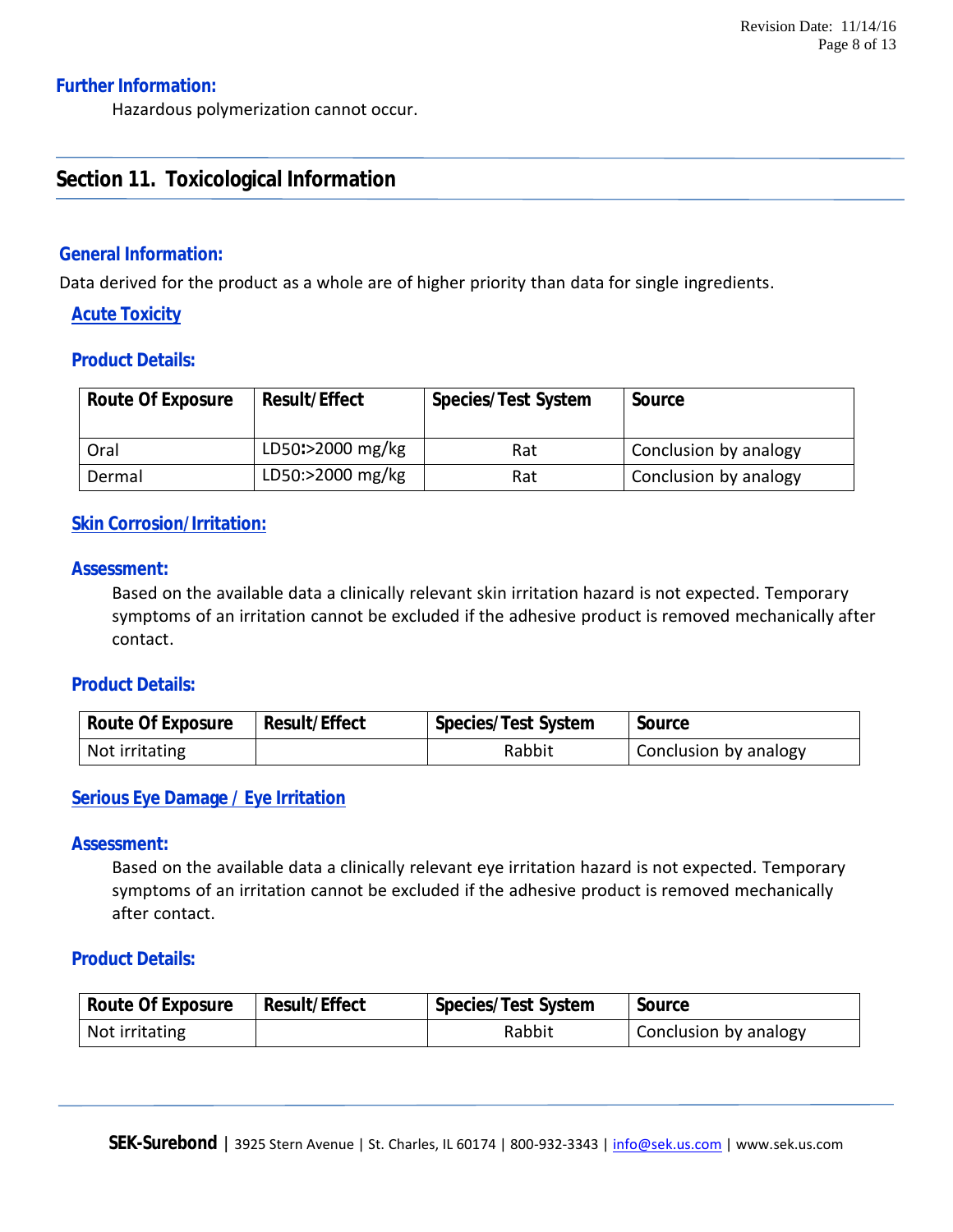#### **Respiratory or Skin Sensitization**

#### **Product Details:**

| Route Of Exposure | Result/Effect   | Species/Test System | Source                            |
|-------------------|-----------------|---------------------|-----------------------------------|
| Dermal            | Not sensitizing | Guinea-pig; Buhler  | Conclusion by analogy<br>OECD 406 |

#### **Germ Cell Mutagenicity**

#### **Assessment:**

For this endpoint no toxicological test data is available for the whole product.

#### **Carcinogenicity**

#### **Assessment:**

For this endpoint no toxicological test data is available for the whole product.

#### **Reproductive Toxicity**

#### **Assessment:**

For this endpoint no toxicological test data is available for the whole product.

# **Specific Target Organ Toxicity (Single Exposure)**

#### **Assessment:**

For this endpoint no toxicological test data is available for the whole product.

#### **Specific Target Organ Toxicity (Repeated Exposure)**

#### **Assessment:**

For this endpoint no toxicological test data is available for the whole product.

#### **Aspiration Hazard**

#### **Assessment:**

Based on the physical – chemical properties of the product no aspiration hazard should be expected.

#### **Further Toxicological Information**

Quartz has been classified by IARC as carcinogen group 1 ("carcinogen to humans") and by NTP as known to be human carcinogen. No component of this product present at levels greater than or equal to 0.1% is identified as a carcinogen or potential carcinogen by OSHA.

#### **Data Related To Ingredients:**

#### **Product of Hydrolysis (Methanol)**

Methanol (CAS 67-56-1) is readily and rapidly absorbed at all exposure routes and is toxic by all routes. Methanol may cause irritation of the mucosa, as well as nausea, vomiting, headaches,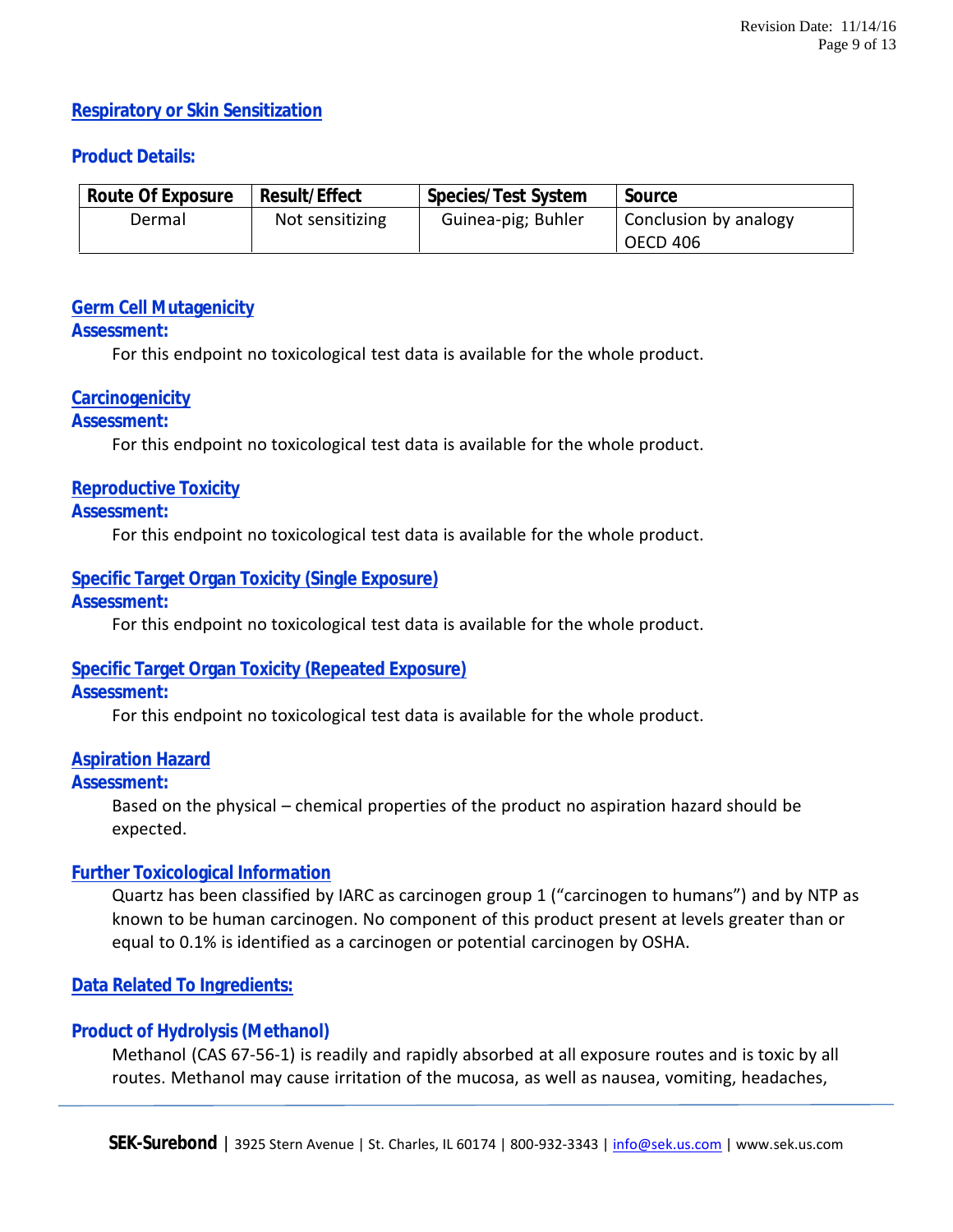vertigo and visual orders, including blindness (irreversible damage to the optic nerve), acidosis, spasms, narcosis and coma. There may be a delay in the onset of these effects after exposure**.**

# **Section 12. Ecological Information**

#### **Toxicity**

**Assessment:**

Assessment based on Eco toxicological tests with similar products under consideration of the physical-chemical properties: For this product no effects on aquatic organisms, relevant or classification, are expected. According to current knowledge adverse effects on water purification plants are not expected.

#### **Persistence and Degradability**

#### **Assessment:**

Silicone content: Biologically not degradable. Separation by sedimentation.

#### **Data Related To Ingredients:**

**Product of Hydrolysis (Methanol)**

The product of hydrolysis (methanol) is readily biodegradable.

**Bioaccumulative Potential Assessment:** No data known.

**Mobility In Soil: Assessment:** No data known.

#### **Other Adverse Effects:**

**Assessment:** No data known

# **Section 13. Disposal Considerations**

#### **Product Disposal**

#### **Recommendation:**

Material that cannot be used, reprocessed or recycled should be disposed of in accordance with federal, state and local regulations at an approved facility. Depending on the regulations, waste treatment methods may include, e.g., landfill or incineration.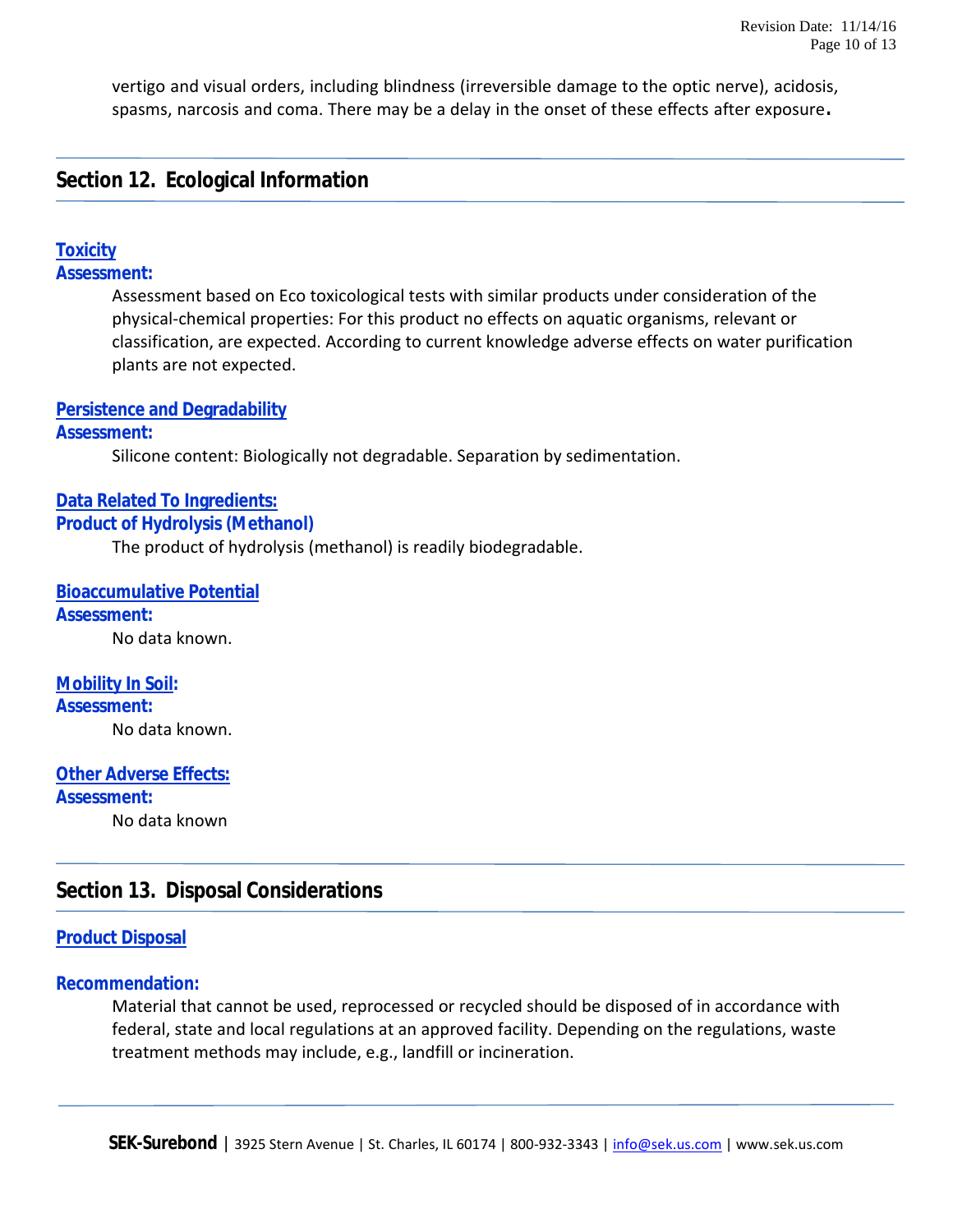#### **Packaging Disposal Recommendation:**

Completely discharge containers may be recycled or re-used. Observe local/state/federal regulations. Uncleaned packaging should be treated with the same precautions as the material.

## **Section 14. Transport Information**

#### **US DOT & CANADA TDG SURFACE:**

Valuation: Not regulated for transport

#### **Transport by Sea IMDG-Code:**

Valuation: Not regulated for transport

#### **Air Transport ICAO-TI/IATA-DGR:**

Valuation: Not regulated for transport

#### **Section 15. Regulatory Information**

#### **U.S. Federal Regulations**

#### **TSCA Inventory Status and TSCA Information:**

This material or its components are listed on or are in compliance with the requirements of the TSCA Chemical Substance Inventory.

#### **TSCA 12(b) Export Notification:**

This material does not contain any TSCA 12(b) regulated chemicals.

#### **CERCLA Regulated Chemicals:**

This material does not contain any CERCLA regulated chemicals.

#### **SARA 302 EHS Chemicals:**

This material does not contain any SARA extremely hazardous substances.

#### **SARA 311/312 Hazard Class:**

This product does not present any SARA 311/312 hazards.

#### **SARA 313 Chemicals:**

This material does not contain any SARA 313 chemicals above the minimum levels.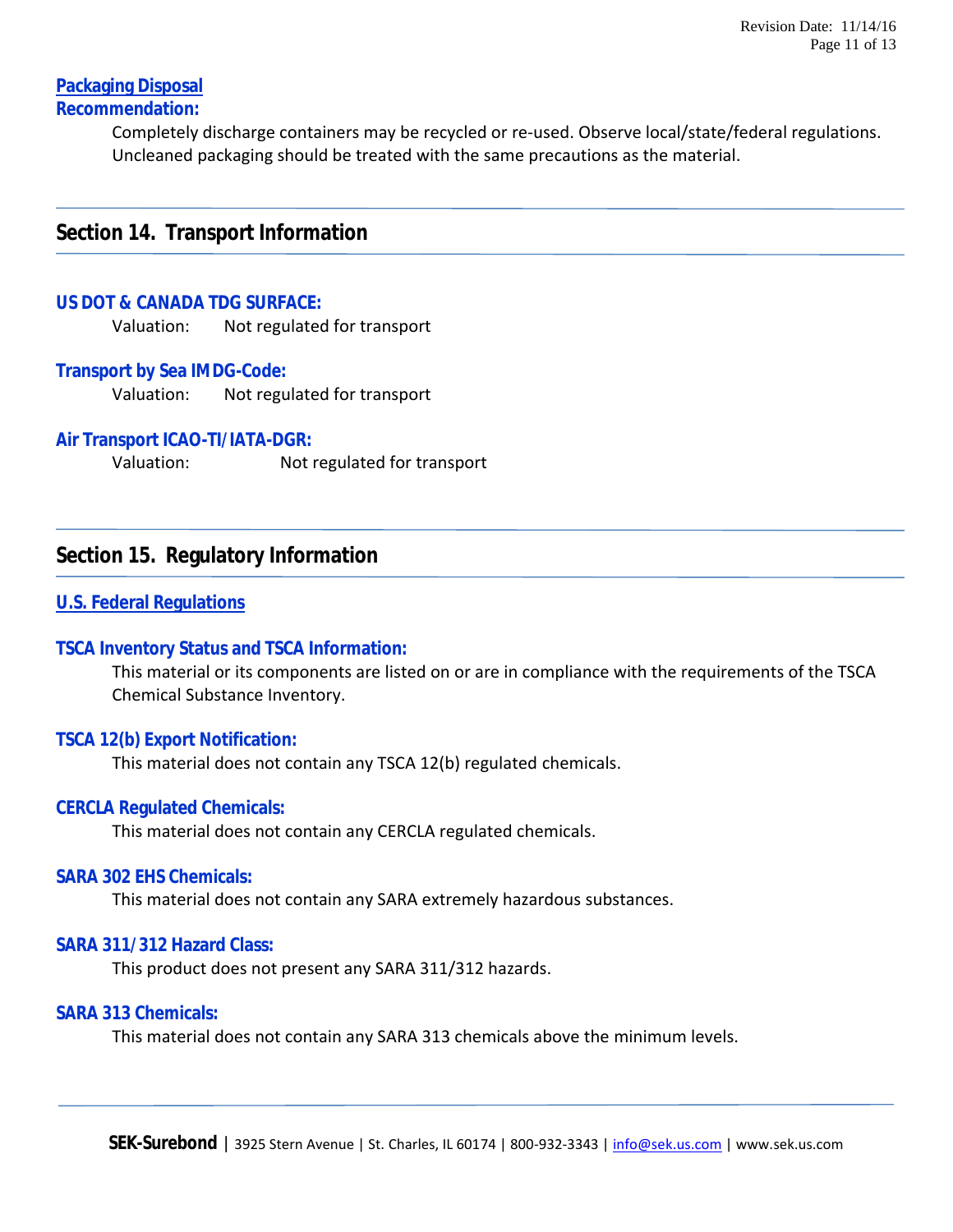#### **HAPS (Hazardous Air Pollutants):**

| CAS No.       | Chemical               | Upper Limit Wt. % |
|---------------|------------------------|-------------------|
| $67 - 56 - 1$ | Methanol               | 0.1477            |
| $68 - 12 - 2$ | N, N-Dimethlyformamide | 0.0004            |

#### **U.S. State Regulations**

# **California Proposition 65 Carcinogens:**

14808-60-7 Quartz

# **California Proposition 65 Reproductive Toxins:**

67-56-1 Methanol

#### **Massachusetts Substance List:**

1317-65-3 Calcium carbonate, 14808-60-7 Quartz

#### **New Jersey Right-to-Know Hazardous Substance List:**

14808-60-7 Quartz

#### **Pennsylvania Right-to-Know Hazardous Substance List:**

1317-65-3 Calcium Carbonate 14808-60-7 Quartz

#### **Canadian Regulations:**

This product has been classified in accordance with the Hazard criteria of the CPR and the SDS contains all the information required by the CPR.

#### **WHMIS Hazard Classes:**

None.

### **DSL Status:**

This material or one or more of its components is not listed on the Canadian Domestic Substances List.

#### **Canadian Ingredient Disclosure List:**

14808-60-07 Quartz